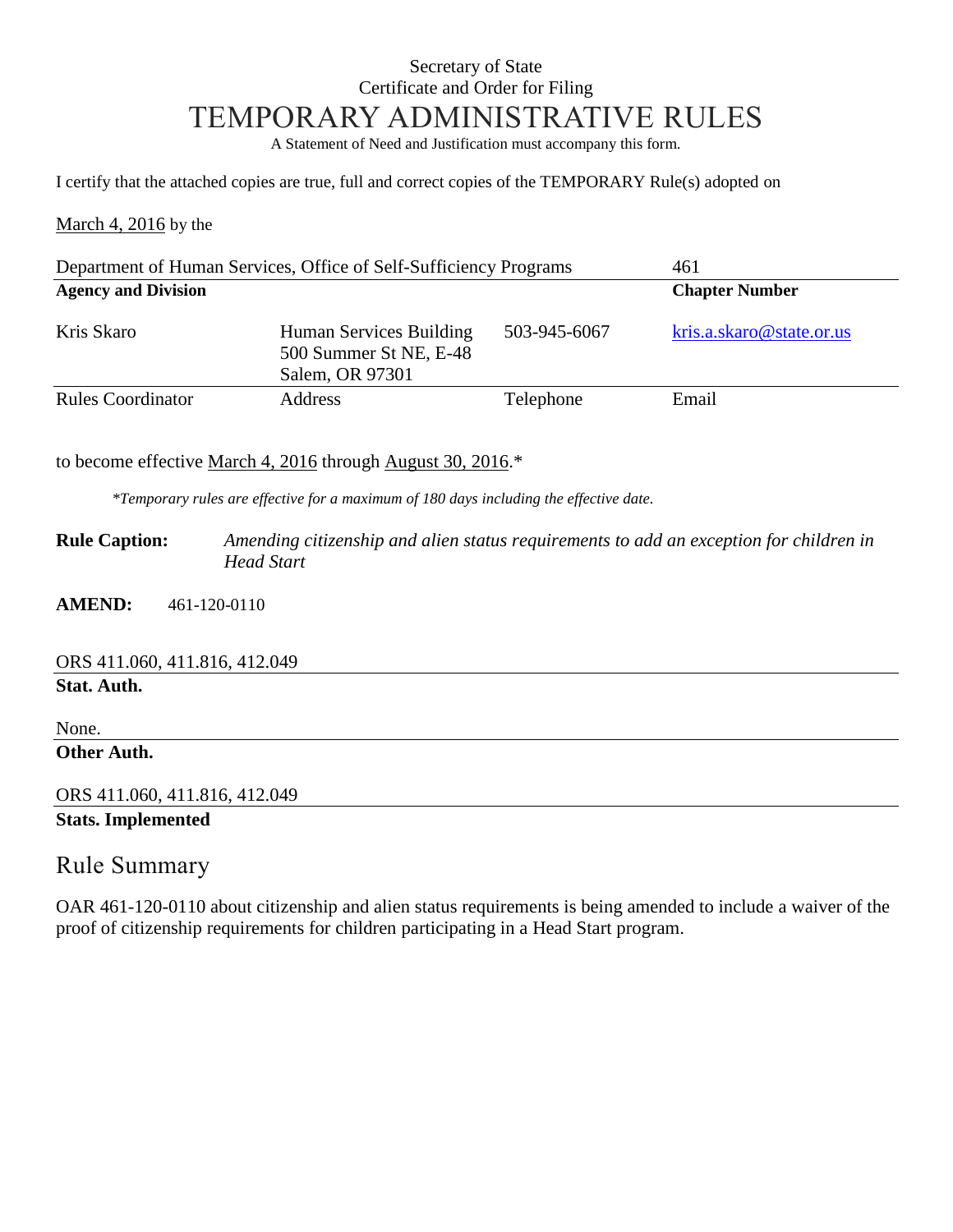## Secretary of State STATEMENT OF NEED AND JUSTIFICATION

A Certificate and Order for Filing Temporary Administrative Rules must accompany this form.

|                            | Department of Human Service, Office of Self-Sufficiency Programs                                     | 461                   |
|----------------------------|------------------------------------------------------------------------------------------------------|-----------------------|
| <b>Agency and Division</b> |                                                                                                      | <b>Chapter Number</b> |
| In the Matter of:          | Temporary amendment of OAR 461-120-0110                                                              |                       |
| <b>Rule Caption:</b>       | Amending citizenship and alien status requirements to add an exception for children in<br>Head Start |                       |

#### Need for the Rules

OAR 461-120-0110 needs to be amended because the Department is currently out of compliance with federal law, which requires a waiver of citizenship requirements for children participating in the Head Start program. The amendments to 461-120-0110 add in a waiver of the proof of citizenship requirements for children participating in the Head Start and Early Head Start programs, which ensures that Oregon is in compliance with federal law.

### Documents Relied Upon

US Department of Health and Human Services guidance issued on May 2, 2008 available at [http://www.acf.hhs.gov/sites/default/files/occ/pi2008\\_01.pdf.](http://www.acf.hhs.gov/sites/default/files/occ/pi2008_01.pdf)

# Justification of Temporary Rules

The Department finds that failure to act promptly by amending OAR 461-120-0110 will result in serious prejudice to the public interest, the Department, and Head Start participants. The Department needs to proceed by temporary rule because the public, the Department, and Head Start participants will immediately benefit because the rule will properly reflect the federal waiver of citizenship requirements for Head Start participants. Failure to immediately amend 461-120-0110 would mean the Department is out of compliance with federal law, and make the Department susceptible to losing federal funding for child care programs.